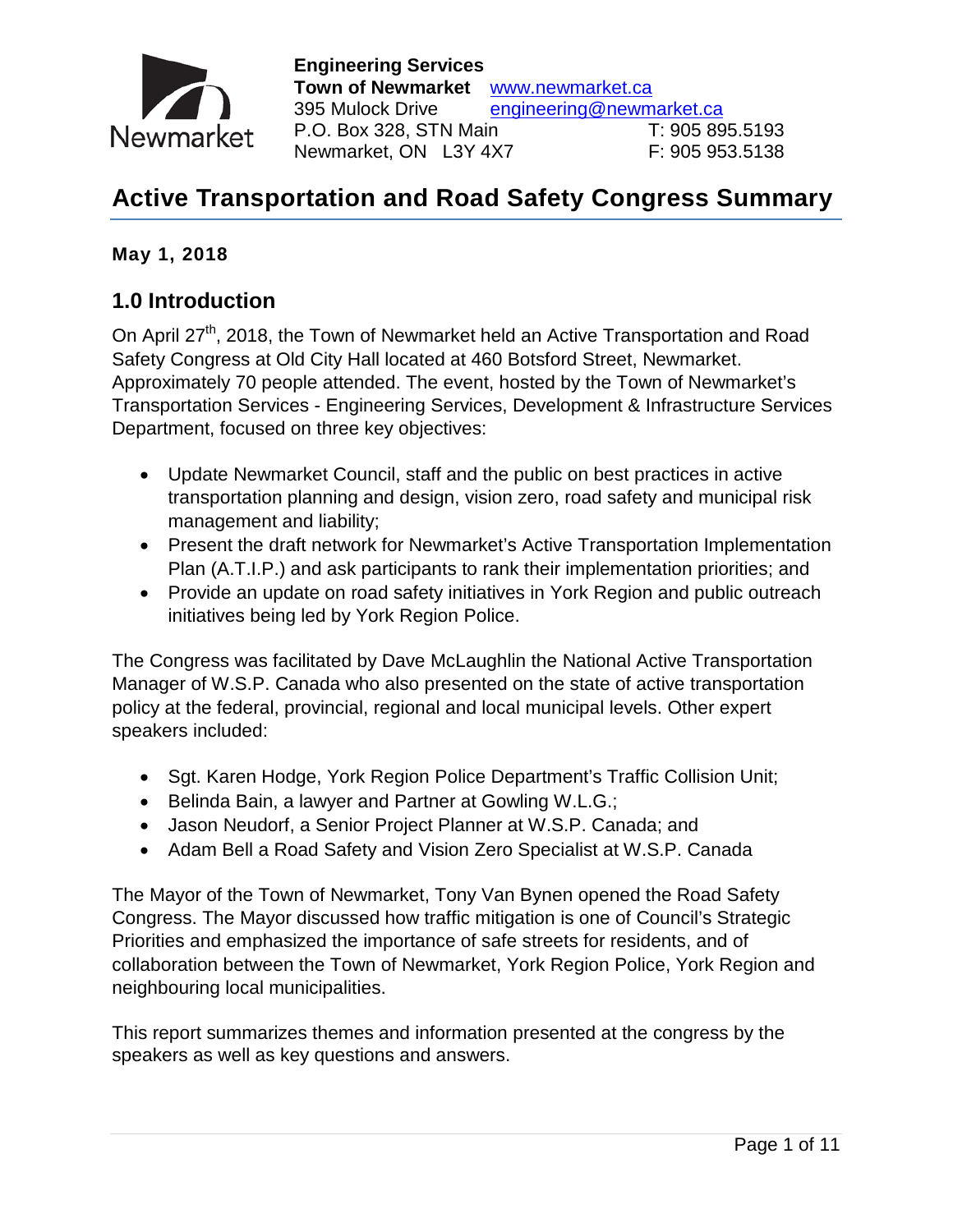

# **2.0 Cycling Policy and A.T. Planning & Design**

In 2012 the province of Ontario rolled out a new cycling strategy called CycleON, followed in 2014 by CycleON Action Plan 1.0. This first action plan set out several key strategies and actions under the following themes:

- Design healthy, active and prosperous communities;
- Improve cycling infrastructure;
- Make highways and streets safer;
- Promote cycling awareness and behavioural shifts; and
- Increase cycling tourism opportunities.

Building upon the success of the first action plan and a \$25 million municipal partnership fund, the province introduced in late 2017 the Ontario Municipal Cycling Commuter (O.M.C.C.) funding program with \$93 million for projects initiated in 2018 with a completion date of 2020.

All 118 municipalities who submitted a funding application under this program received provincial funds, based on population and a project list submitted, with \$3.5 million designated to York Region and \$290 thousand going to the Town of Newmarket. In early 2018, the province released CycleON Action Plan 2.0, which included another set of actions and summarized some key outcomes from Action 1.0. This included the announcement of a proposed 9,800 km province-wide network strategy plan, consisting of both on-road and off-road facilities and a cycling education strategy.

Earlier this year, the Share the Road Coalition commissioned a Nanos research survey which revealed that 32% of polled Ontarians would cycle to work if given the chance and 70% of polled Ontarians supported bike friendly transit. In conjunction with the Federal government and further A.T. system support networks developed by Metrolinx, A.T. in Ontario is fast becoming an important means of travel throughout the GTHA. The province, in partnership with the Ontario Traffic Council, has also provided consistent municipal bikeway planning and design guidelines (Ontario Traffic Manual Book 18: Cycling Facilities) and is in the process of updating the minimum maintenance guidelines which for the first time will include guidance on cycling facilities.

Planning A.T. systems according to the Municipal Class Environmental Assessment (M.C.E.A.) process has recently become easier, as illustrated by amendments to the 2015 M.C.E.A. process. Most projects which alter the profile of the roadway, such as road diets and the installation of bike lanes and sidewalks or in-boulevard multi-use trails, are now considered pre-approved.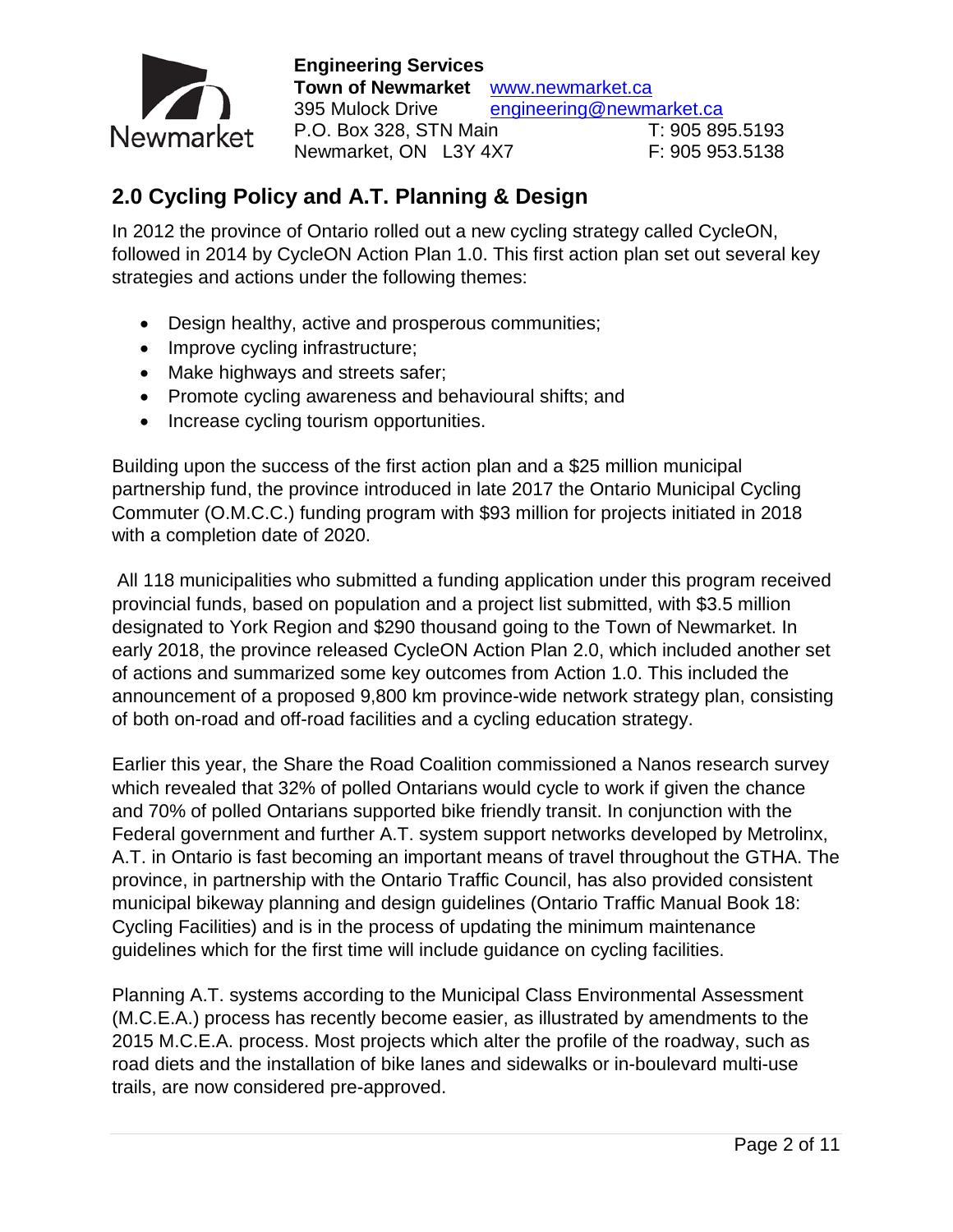

A.T. network planning best practices are based upon transparent consultation between the public, decision makers and municipal staff when selecting the most desired connections within and between communities. It is important that in expanding A.T. networks that municipalities develop a coherent pedestrian, commuter and recreational experience while maximizing the available funding and partnerships with other levels of government.

Once links are identified, the Ontario Traffic Manual Book 18 provides municipalities with the tools to select and develop safe and cost-efficient bike facilities. The national Transportation Association of Canada (T.A.C.) geometric design guidelines have been recently updated to include guidance on pedestrian and cycling facilities, which now recognize that reduced motor vehicle lane widths are acceptable on lower speed and lower volume roadways under certain conditions. This permits municipalities more flexibility to implement A.T. facilities more often without widening a roadway or altering the physical infrastructure.

Once a facility type is selected and implemented, it is key that the municipality routinely monitor and maintain these facilities to detect any shortcomings for future improvements. Staff should consider the maintenance, wayfinding and condition requirements of each facility type during regular data collection and scheduled inspections to develop the best possible network for residents and users. As the network is implemented over time, it is important that amenities are also implemented to accommodate the demands of A.T. users. These include short and long-term bike parking, benches along trails, bike repair stations and other amenities that support the public's use of the cycling and trail systems in Newmarket.

# **3.0 A.T.I.P. Implementation Plan**

Newmarket's Active Transportation Implementation Plan (A.T.I.P.) is built upon a comprehensive framework aimed at delivering an efficient, accessible and comfortable A.T. network. The process that led to the A.T.I.P. included in-depth data collection and a trail inventory of the Newmarket trail system. The inventory confirmed that Newmarket currently possesses high-quality trail system and resulted in the development of a new asset management tool for town staff to ensure success of the trail system.

During the inventory phase, the project team also investigated on road routes with and without cycling facilities to assess current conditions and opportunities based on the cycling network concept in Newmarket's current Official Plan. Building upon the network concept, an implementation strategy was developed that confirmed candidate routes suitable for expansion. These candidate routes were assessed through route selection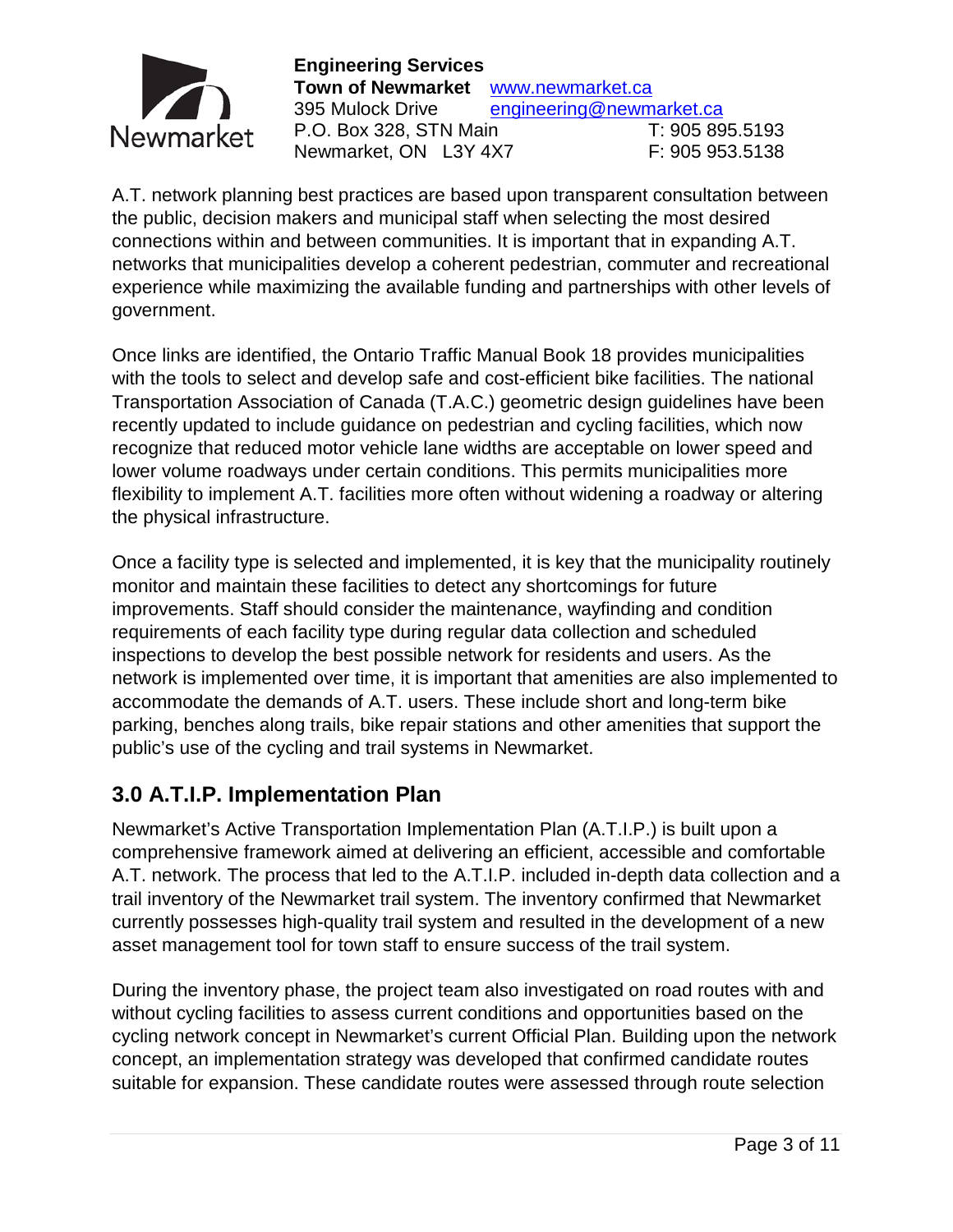

criteria to determine the most valuable connections and then appropriate facility types were recommended consistent with provincial guidelines and best practices.

The third step of the A.T.I.P. was to develop a wayfinding strategy template which complements the York Region system and is built upon four wayfinding principles:

- Ability to attract attention;
- Simplicity of Signage;
- Predictability of Information; and
- Reiteration and Confirmation.

These wayfinding elements consider the conveyance of information through branding consistency, hierarchy of destinations, wayfinding support through mobile and digital platforms. The final step was an implementation strategy organized into short term, medium term and long-term phasing timeframes with associated costs. Identified short term (0-3 years) costs are estimated to cost approximately \$4.4 million based upon the work previously conducted on the East-West bikeway. Medium term (3-5 years) costs are estimated at approximately \$1.7 million, not including consultation costs or ancillary requirements.

Long term (5-10 year) costs are estimated at \$2.9 million for the basis of funding should the medium and short-term goals be met. Future phases (10 years and beyond) will have to be based upon the success of previous phases and confirmed in a future A.T.I.P. update and then costed at that time. For long term implementation to be successful, it requires sustainable funding through regional and local partnerships, consideration for operations involving staff throughout the planning & evaluation process and stakeholder engagement with residents, schoolboards and advocacy groups.

Five key takeaways from the draft A.T.I.P. were shared with participants:

- Recommendations are based on best practices;
- Collaboration is key throughout the implementation process;
- New trails and upgrades to existing trails should be informed by A.O.D.A. design principles;
- Maintenance implications should be identified early in the planning process; and
- Collect A.T. data for improving and supporting network expansion.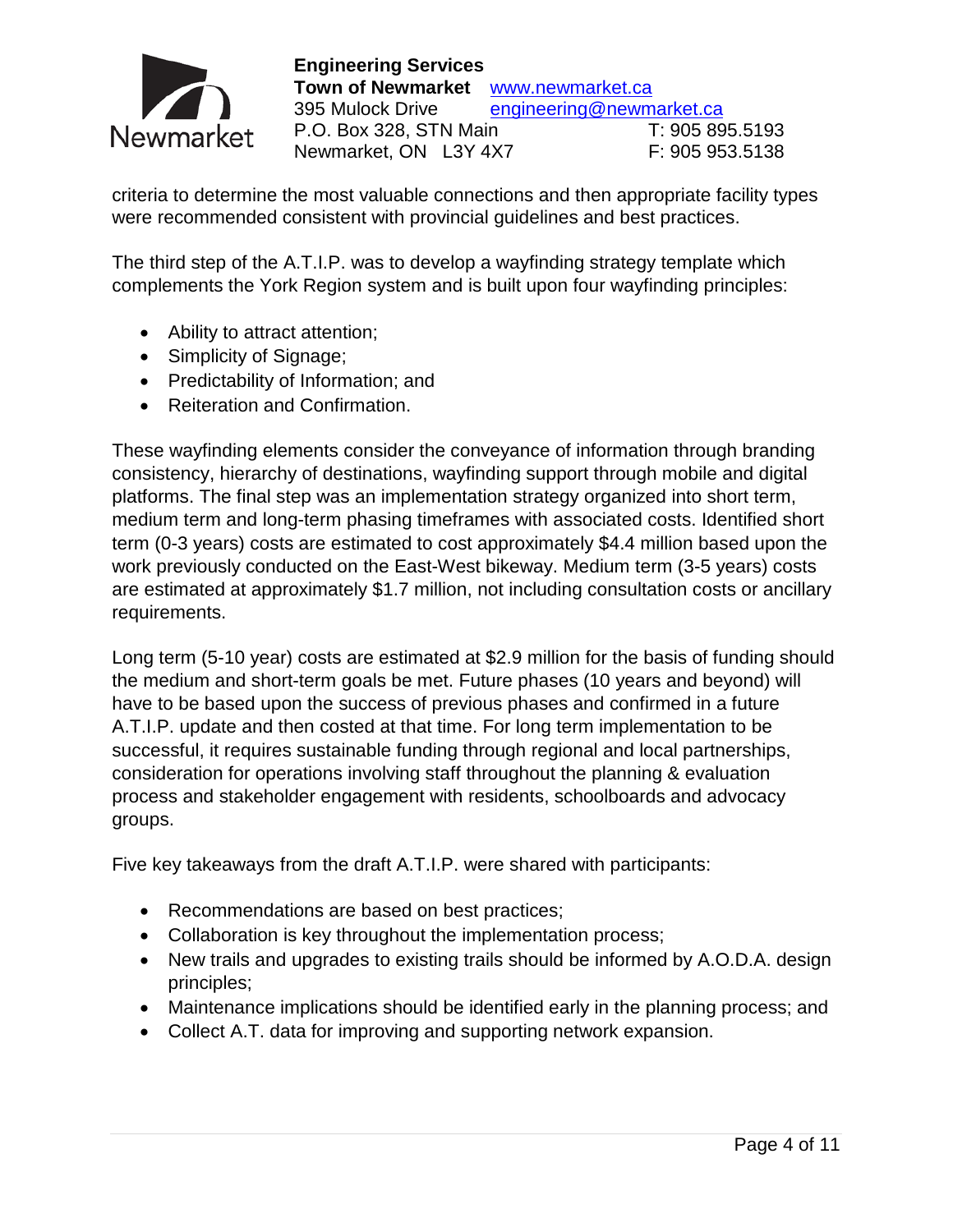

### **4.0 A.T.I.P. Breakout Session**

During the congress an interactive activity was conducted. Each breakout table was given a map of the Town of Newmarket's proposed A.T. network and draft phasing strategy. Each attendee was asked to review the Active Transportation network and phasing map to assess the priority of proposed short, medium and long-term connections. Once the breakout session was concluded and the maps collected, it was revealed that many participants believed that York Regional Roads are a priority to establish a spine for the A.T. network, particularly Mulock Drive, Leslie Street, Prospect Street and Davis Drive. Other comments spoke to the need for a formal crossing of the desire line passing the GO Corridor by Silken Laumann Drive.

Respondents tended to identify corridors opposed to single segments of routes for priorities or phasing changes. Generally, the proposed phasing identified in the draft A.T.I.P. was confirmed by participants.

### **5.0 Vision Zero**

Vision Zero initiative was initiated by the Swedish government in 1997 as a means of reducing road fatalities and serious injuries to zero through a combination of policy, engineering, engagement and technological programs. Since its initiation, Sweden has reduced its fatality rate dramatically, making its road some of the safest in the world. With success of Vision Zero policies in Sweden many cities in North America began developing Vision Zero action plans to mirror Sweden's efforts.

The Vision Zero approach to road safety is focused on the following:

- 1. Focus on fatalities and serious injuries
- 2. Accounts for human error
- 3. Places responsibility on all stakeholders
- 4. Solution are system oriented
- 5. Focus on injury prevention

Under this approach, Vision Zero assesses road safety through 5 overlapping principles:

**Engineering** – develop road systems that account for human error **Education** – inform the public about Vision Zero programs and road safety initiatives **Enforcement** – employ proactive policy in methods **Engagement** – involve the public throughout the process **Evaluation** – identify program shortcomings and improve regularly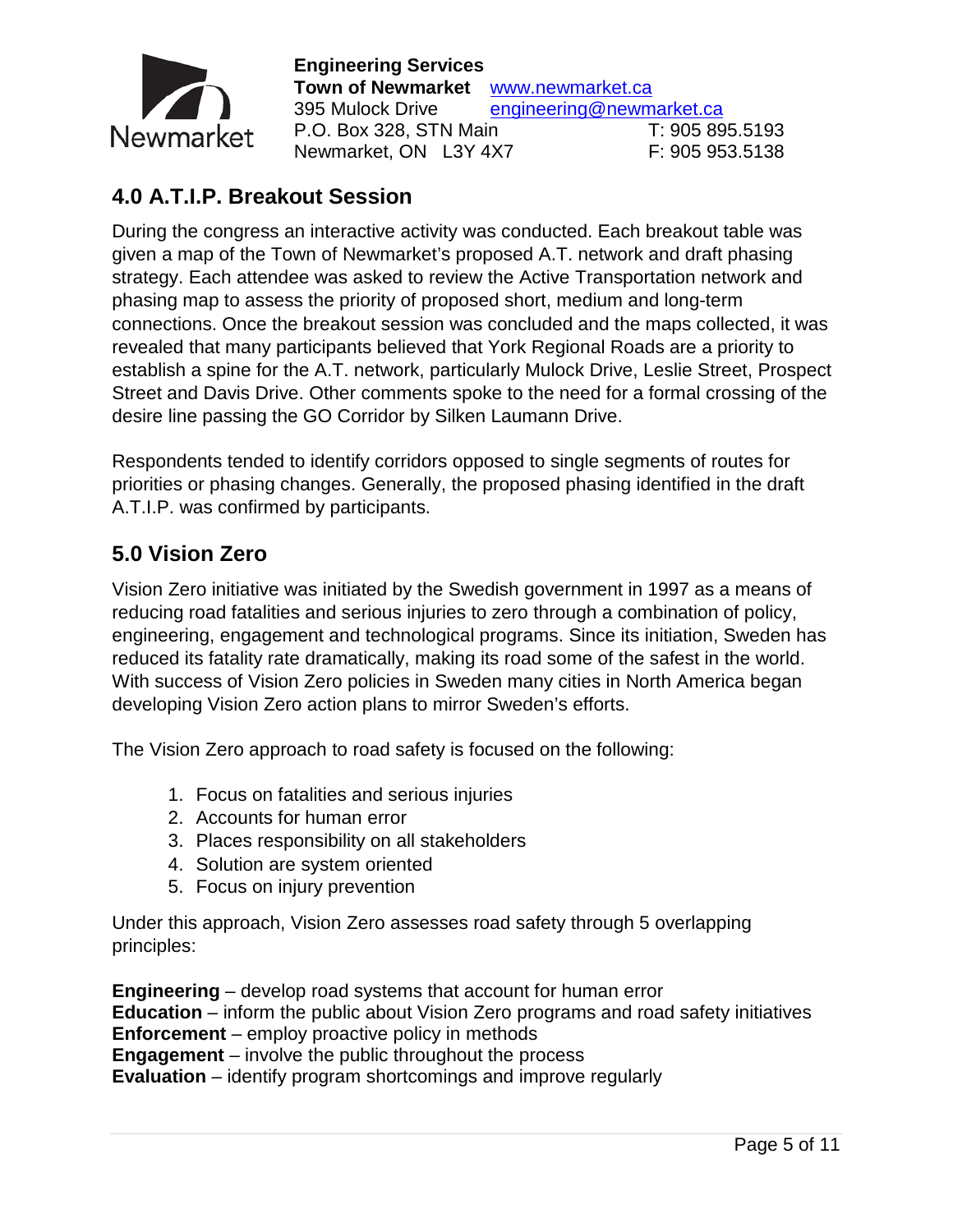

In 2015, the global average fatality rate was 17.4 per 100,000, while Sweden had a fatality rate of 2.7 per 100,000, one of the lowest in the world. Canada, despite having no Vision Zero programs, had a fatality rate of 5.2 while Ontario had a lower rate of 4.0 per 100,000. Governments throughout Ontario have already reached successful heights of road safety; Vision Zero builds on that success.

A Vision Zero implementation plan for Newmarket should complement already successful safety programs; involving the traffic mitigation strategy for deploying pilot traffic claiming programs and A.T. network connections. Reviewing neighboring jurisdictions Vision Zero practices and the experiences will help the Town of Newmarket employ the strategies which integrate with their safety policies.

Once in place, Newmarket should continue to develop and research local fatal and sever injury collisions to inform the traffic mitigation strategy. It was suggested that Newmarket should consider developing a Vision Zero action plan and begin to assess road safety holistically.

The Complete streets strategy works to create livable neighborhoods without compromising the safety or comfort over another user. Under this strategy a Complete Street supports diverse transportation options accessibly through sustainable practices, enabling road users to enjoy a vibrant and attractive space to travel. Newmarket's A.T.I.P. was developed based on the principles of Complete Streets.

# **6.0 Active Transportation: Municipal Risk and Liability**

As Active Transportation demand grows and the infrastructure aimed at meeting this demand expands, the liability of users and municipalities becomes an increasingly important topic of discussion. Currently, the responsibility of roadways is governed by the Highway Traffic Act (H.T.A.). The H.T.A. assigns responsibilities of roadways according to hierarchy to the appropriate authority, either local, region or provincial. The standard of care judged by the courts against municipalities are judged by where accidents/collisions take place. Highways, roadways and trails all have different standards of care. A highway is defined to include the entire R.O.W., including sidewalks, lanes, bike lanes and shoulder etc.. The roadway means part of the highway that is improved, designed or ordinarily used for vehicular traffic but does not include the shoulder. These definitions are important when thinking about the application maintenance policies and risk and liability.

Standard of care for highways requires that they are kept in a state of good repair reasonably within the character of the cross sections. If there is an incident which does occur on the highway, the municipality has the defense in that it is not liable if; (1) it did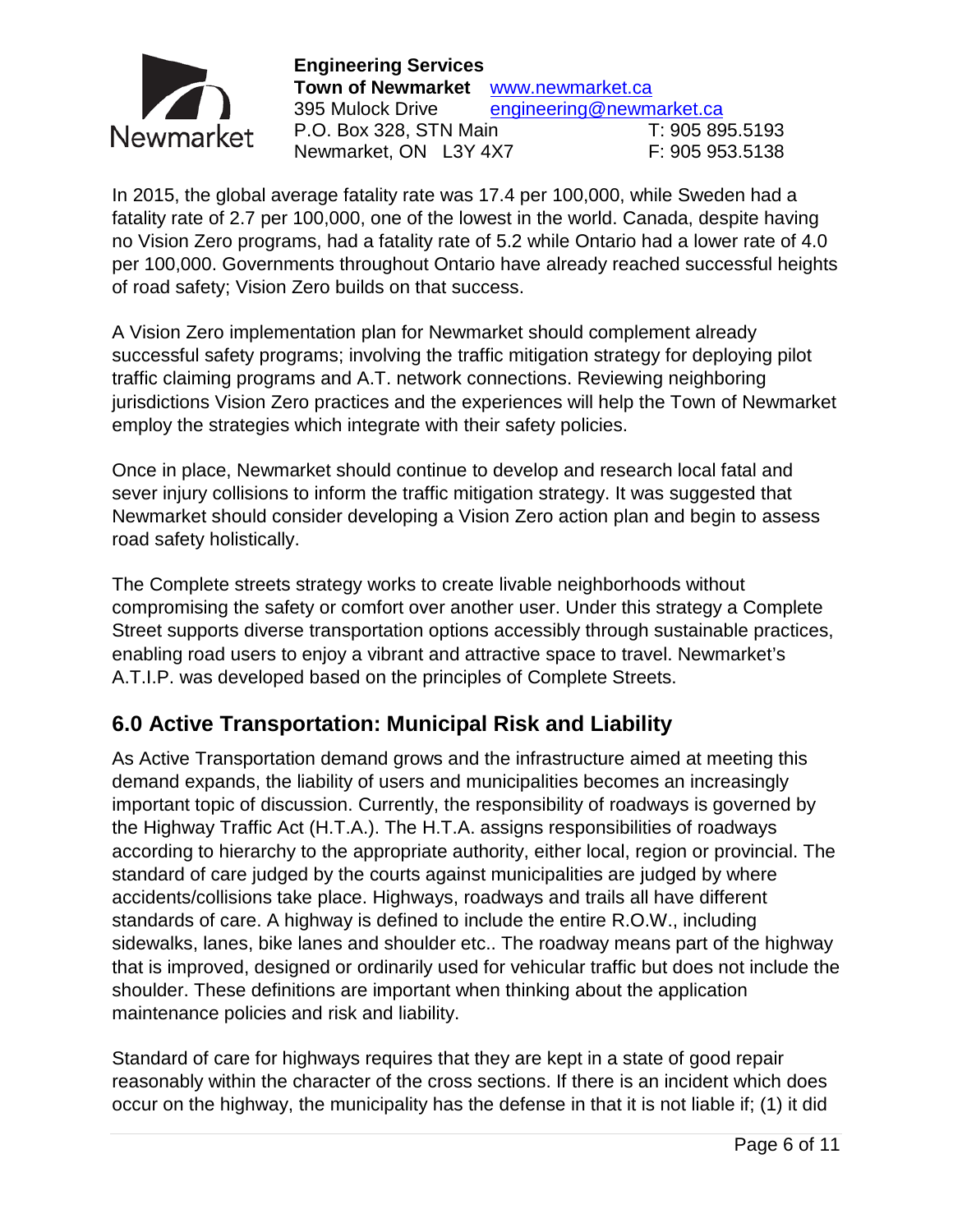

not know and could not reasonably be expected to have known about the state of repair of the highway or bridge; (2) it took reasonable steps to prevent the detail from arising; or (3) at the time the cause of action arose, minimum standards established under subsection applied in the highway or bridge and to the alleged default and those standards have been met.

Regarding off road trails, if an incident were to occur in a park or on a trail system, the owner or caretaker of the park owes a duty to ensure safety for everyone. Recreational trails operate under a separate and lower standard of care under the Owners Occupiers Act. This Act notes a duty of care where there is no intent to do harm to a person and to not act with reckless disregard for any users' safety. These standards apply to trails which are reasonable marked and as named / signed and promoted as a "recreational" trail. Municipalities should make sure that trailhead signs state "recreational" trail on the sign and that it be placed at all major entrances informing people what the purpose of the trail is.

It was noted that draft Bill 37 before the current provincial government is seeking further legal support to protect vulnerable road users. This piece of policy, if approved, will impose stiffer penalties on drivers who cause harm to pedestrians or cyclists and would further include guidance to the courts on directing offenders to enroll in rehabilitation programs for drivers who require education on safe driving behavior and the rules of the road. To ensure the safety of all road users, education and outreach will play a key role in protecting vulnerable road users. Educating drivers and cyclists about active transportation systems, behaviors and best practices will help to divest the polarization of shared road space.

# **7.0 York Region Police: Traffic Collision Unit**

The York Region Police (Y.R.P.) have recently rebranded the traffic unit to the Road Safety Unit to focus on road safety as one of the important priorities for the Y.R.P.. Currently, Y.R.P. conducts traffic enforcement through 4 platoons across the region, each with their focus area of expertise. Active transportation is consistently the responsibility of traffic safety programs who primality work with municipal governments, school boards and external stakeholders such as M.A.D.D..

York Region Police's focus is to educate drivers, cyclists and pedestrians about road safety, especially during the warmers seasons. As Y.R.P. works towards improving road safety, it is important that the data reported and collected be accurate and reflective of all types of collisions. Many cyclists do not report collisions or near misses to the police, which is imperative in developing preventative collision measures.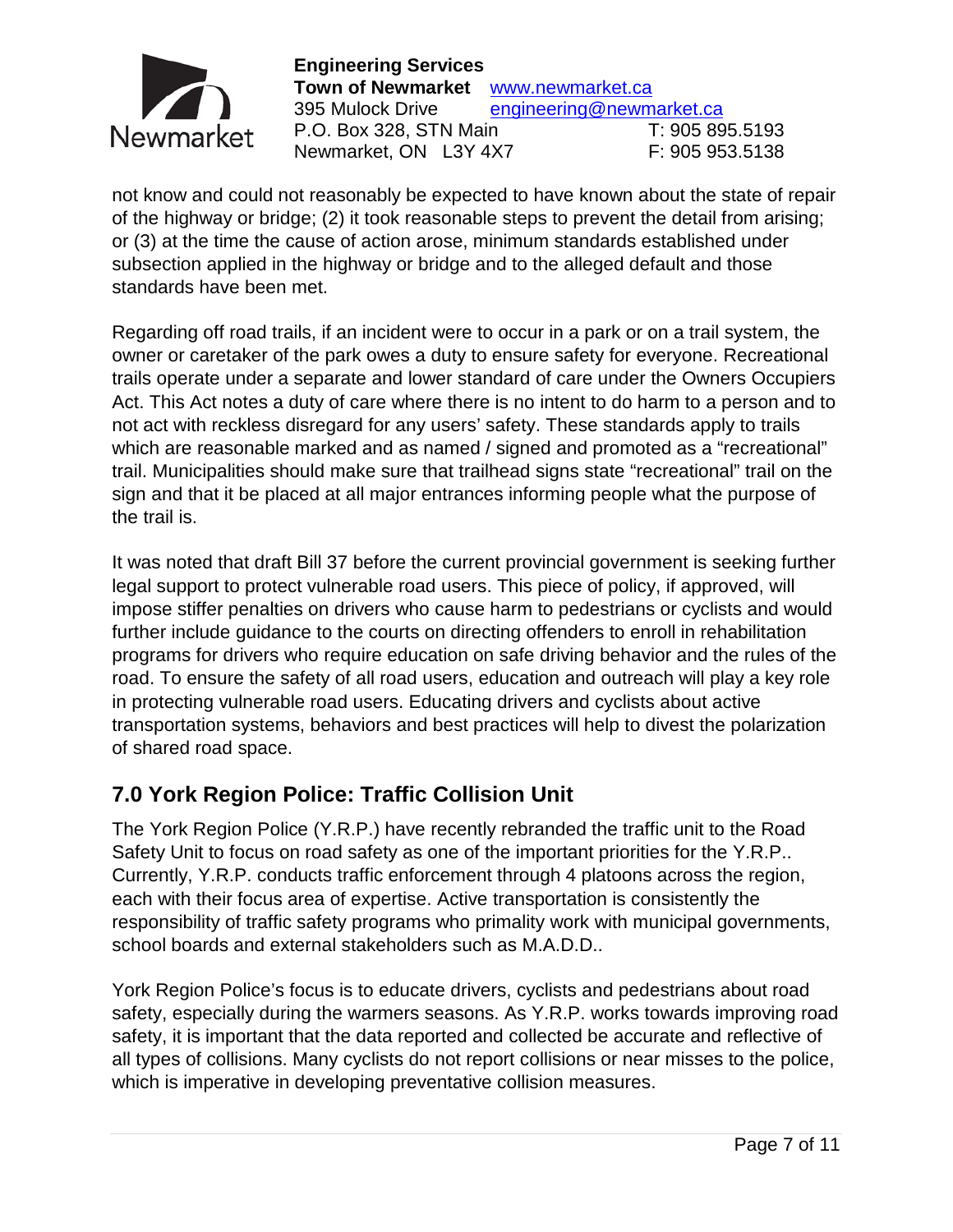

The York Region Police do not issue many traffic citations to cyclists, but of the tickets issued by officers, the majority are failing to identify themselves, not wearing a helmet or conducting age appropriate cycling. Officers are encouraged to educate cyclists about the proper cycling behavior as well as appropriate equipment instead of providing a ticket for infractions.

We would like to thank members of the public, Town staff and members of council who gave their time and input in the Newmarket active Transportation Road Safety Congress. On behalf of the study team and all those who contributed to the Road Safety Congress in providing the Town and its partners with the tools and guidance necessary to improve implementation of active transportation in the Town of Newmarket.

#### **8.0 Question and Answers Will the A.T.I.P. be made available online?**

You may contact town staff and they will provide the draft once it is ready for circulation.

#### **Is it possible to do the poll for separate jurisdictions? One for Newmarket and another for Regional trails?**

If we have time, we can produce a poll for the end of today's events.

#### **Is the differentiation of recreational active transportation users and active transportation commuters? Are there groups who belong to neither?**

The A.T.I.P. views the leisure system at a high level, the active transportation system is more detailed; the Tom Taylor trail is an example of this, as it is a recreational trail but is well connected for commuters.

#### **How do we discourage pedestrians from using the bike lanes to walk?**

Cycle track is not a recreational trail, it is for active transportation users not primarily for recreational trails. One way to solve this issue is to promote the clearing of the pedestrian walkways and educate all riders about different facility types.

#### **How do you ensure safety on the trails?**

We can't ensure safety but we can promote safety and how to use these facilities properly. More can be done, it is important to note that trails aren't commuter highways and that pedestrians always have the right of way.

#### **If I get caught for cycling infraction does it affect my driving record?**

Yes, it could, depending on the offence. Unlike motor vehicle insurance, there is no mandatory insurance for a bicycle but a cyclist can be charged under the H.T.A..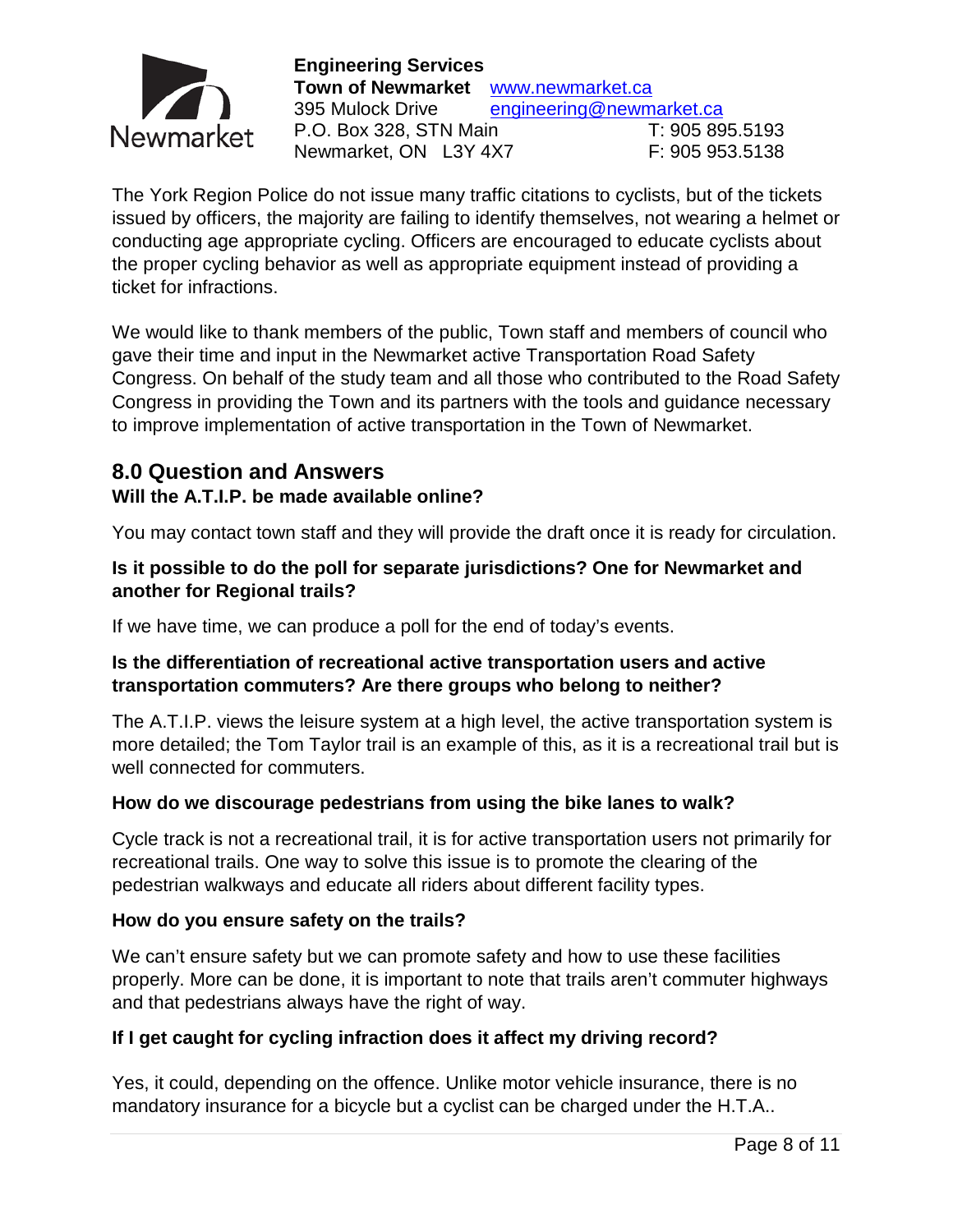

#### **Liability and insurance for e-bikes compared to conventional bikes, is there difference? Do they have the same rights as a bike?**

The York Region Police treat e-bikes as a regular bike. E-bikes are vehicles under H.T.A. and all provisions apply equally to both bikes and e-bikes. The e-bike under the H.T.A. identifies that as the power of an e-bike increase beyond a threshold the e-bike is treated as a vehicle. If you are hit by an automobile while cycling that car must be insured, if you are hit by an e-bike you will not be covered by insurance as an e-bike does not require insurance to use, and typically under no fault insurance the auto policy kicks in.

#### **Is the Town contemplating the Minimum standard for snow clearance for bike lanes?**

Draft level of service standards are being considered in the current update to the province' minimum maintenance guidelines, but nothing has been formalized yet and it may address plowing of bike lanes. Snow storage is also a priority for some locations which may not have the space for snow storage and bike lanes, but this standard is still under consideration.

#### **Has Edmonton found success with photo radar?**

Yes, Edmonton and Calgary have robust photo radar programs and have done a great job implementing this program city wide. Calgary funds their road safety programs through photo radar which has in turn improved their road fatality rates.

#### **Why aren't one-way streets considered for narrow roadways for bikeways?**

One-way roads can confuse drivers by adding complex maneuvers at intersections and may impact the level of convenience to access properties along the road.

#### **What are your thoughts on love 30**. **Dropping speeds to 30 km on residential streets?**

The effectiveness of speed management through signage is limited by itself in effectiveness. Signage alone isn't the best treatment of speed management, instead a combination of enforcement, education, engineering and evaluation need to be employed to ensure those lower speeds.

#### **Under the H.T.A., the bike isn't a motorized vehicle, should demerit points be applied to your license?**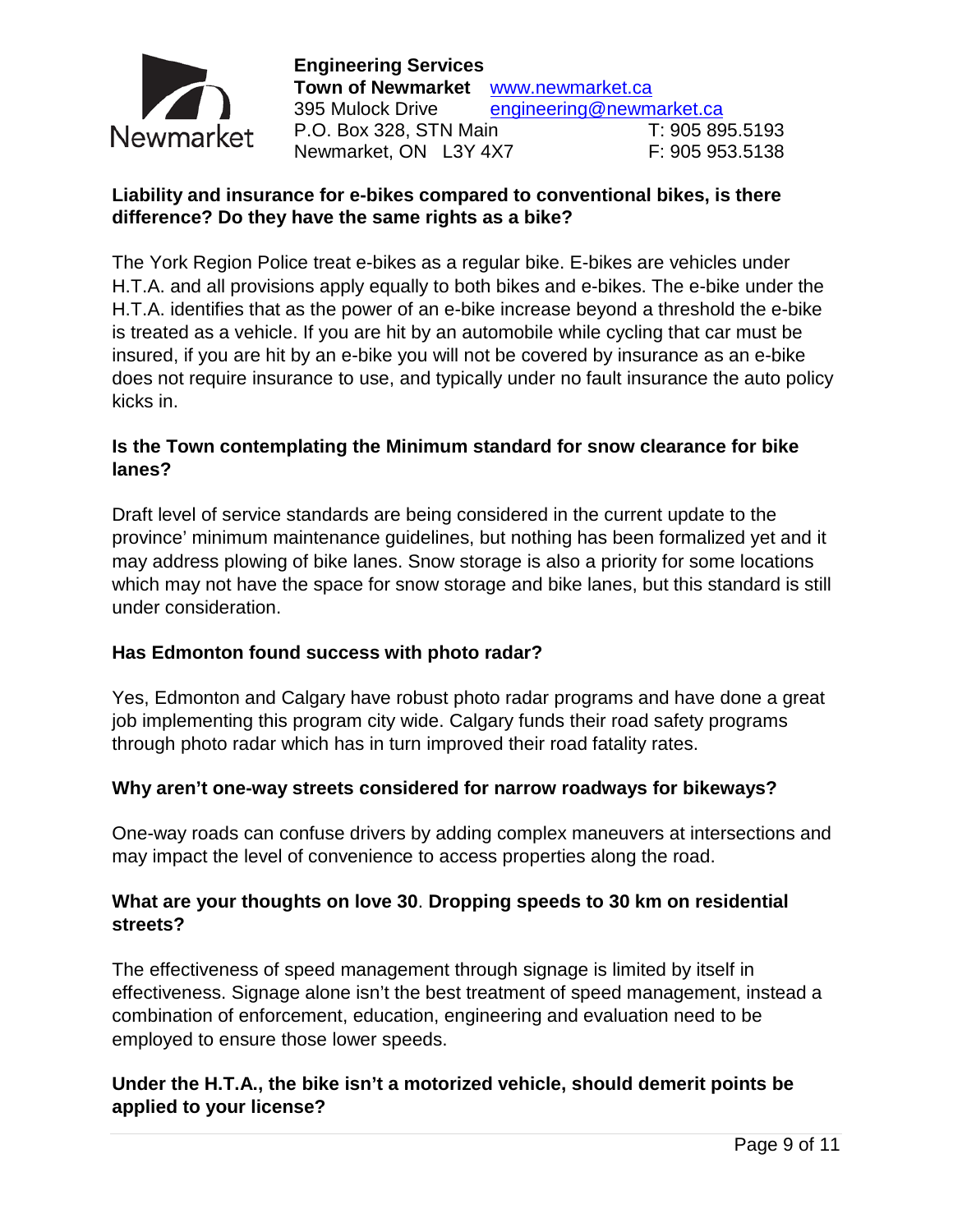

Under the H.T.A., a bike is considered a "vehicle" and as such, is subject to all regulations of the H.T.A., however a bike is not a "motor vehicle" and therefore an infraction on a bike will not affect your driving record or result in a loss of demerit points at this time.

#### **If municipalities put bike route signs out on a road does this increase the standard of care for the municipality?**

No, the obligation to consider all road users exists for municipalities, a cyclist on the road has the right to safety along with all road users and the municipality is still responsible for M.M.S..

#### **Radar enforcement has a threshold of speeding before a speeding ticket is issued, could officers pull people over if they do not hit that threshold?**

Y.R.P. advised there is no speeding threshold, if you travel above the speed limit you will be issued a speeding ticket. It is up to the officer's discretion.

#### **Y.R.P. identified residential roads as having trends in collisions. What liability does the town have in resolving these trending issues?**

These concerns would be identified through the public outreach programs, speeding activity and collaboration with the town to decide on next steps when addressing these trends.

#### **In the spring, there are many occasions of pedestrians using the bike lanes, this is important to enforce and prohibit.**

It is important that municipalities design and maintain all pedestrian and cycling facilities as well as educate people about trail etiquette.

#### **The online reporting forms do not allow residents to identify black spots in their road networks, the options only detail specific incidents of collisions rather than identify areas of concern.**

The road watch website does specify areas of concern; it might be a case of using the wrong form, the process will be reviewed.

#### **When does a cyclist take the lane, and is two cyclists side by side on roadways without bike lanes acceptable?**